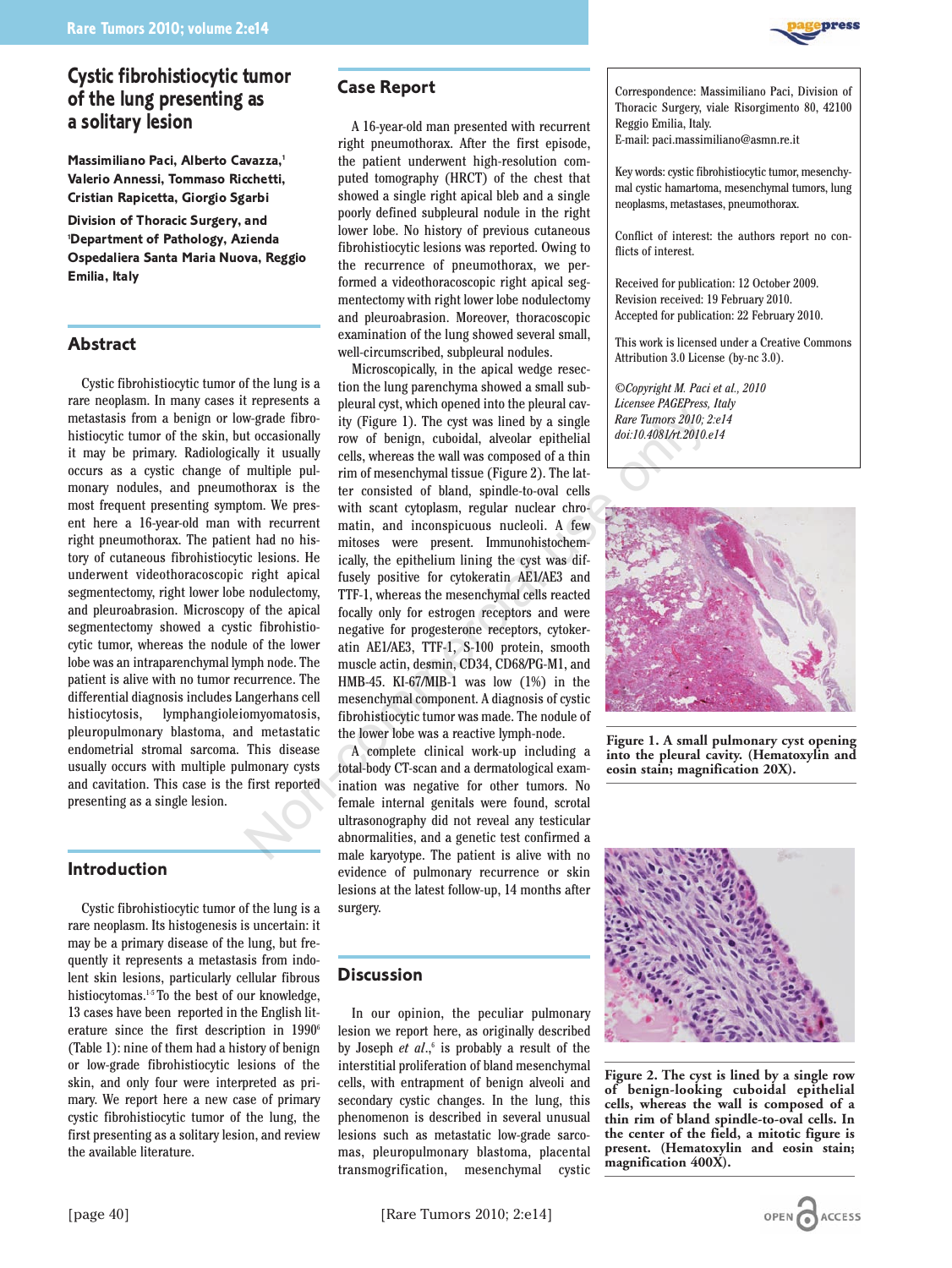

| <b>Case</b>     | <b>Sex</b> | Age<br>(years)  | <b>Pulmonary</b><br>symptoms | Radiological<br>or pathological finding               | <b>Previous cutaneous</b><br>lesion              | <b>Follow-up</b><br>(years)      |
|-----------------|------------|-----------------|------------------------------|-------------------------------------------------------|--------------------------------------------------|----------------------------------|
|                 | M          | 38 <sup>7</sup> | Hemoptysis                   | Bilateral opacities, many<br>nodular and cavitating   | None identified                                  | Alive with disease at 2 y        |
| $\overline{2}$  | M          | 54 <sup>7</sup> | Hemoptysis                   | Bilateral small opacities<br>with many nodules        | CFH (23 years previously,<br>2 skin recurrences) | Alive with disease at 4 y        |
| 3               | M          | $35^{7}$        | Not known                    | Bilateral cystic lung nodules                         | None identified                                  | Alive with disease at 1 y        |
| $\overline{4}$  | M          | $29^{7}$        | Pneumonia,<br>pneumothorax   | Multiple bilateral cavitary lesions                   | CFH (10 years previously<br>on back)             | Not known                        |
| 5               | M          | $65^{\circ}$    | N <sub>0</sub>               | Multiple bilateral nodular opacities                  | None identified                                  | Alive with disease at 2 y        |
| $6\overline{6}$ | M          | 30 <sup>6</sup> | Dyspnea,<br>pneumothorax     | Bilateral nodular opacities                           | <b>Recurrent DF</b><br>(5 years previously)      | Alive with disease at 20 y       |
| $\overline{7}$  | M          | $25^{18}$       | Hemoptysis                   | Bilateral diffuse cavities                            | None identified                                  | Alive with disease at 5 y        |
| 8               | F          | $30^{17}$       | Pneumothorax                 | Bilateral cystic lesions                              | DFP (17 years previously)                        | Not known                        |
| 9               | M          | 19 <sup>1</sup> | Not known                    | Cystic lesion on pathology                            | CFH (1.5 years previously)                       | Alive and free of disease at 4 y |
| 10              | M          | 40 <sup>1</sup> | Not known                    | Cystic lesion on pathology                            | CFH (7 years previously)                         | Alive with disease at 8 y        |
| 11              | M          | 33 <sup>2</sup> | Increasing fatigue           | Multiple masses, not cystic                           | CFH (2 years previously)                         | Alive with disease               |
| 12              | M          | 33 <sup>3</sup> | N <sub>o</sub>               | Bilateral multiple cystic lesions                     | CFH (9 years previously)                         | Alive with disease at 6 y        |
| 13              | F          | 36 <sup>3</sup> | N <sub>0</sub>               | Bilateral multiple cystic lesions                     | CFH (7 years previously)                         | Alive with disease at 1 y        |
| 14              | M          | 16              | Pneumothorax                 | Single nodular opacity,<br>cystic lesion on pathology | None identified                                  | Alive and free of disease at 1y  |

M, male; F, female; CFH, cellular fibrous histiocytoma; DF, dermatofibroma; DFP, dermatofibrosarcoma protuberans. Adeapted from Gu et al.3

hamartoma, and cystic fibrohistiocytic tumor.

A metastasis from a low-grade sarcoma (particularly from a cutaneous dermatofibrosarcoma protuberans or cellular der $m$ atofibroma)<sup>7</sup> was the most important differential diagnostic consideration in our case, and its exclusion required a careful clinical work-up. Metastasis from endometrial stromal sarcoma<sup>8</sup> and benign metastasizing leiomyoma are other lesions that occasionally can present as pulmonary cysts, but they were not considerations in our case owing to the sex of the patient. Type I pleuropulmonary blastoma<sup>9</sup> generally involves small children, presents as a large mass, and has the histological and immunohistochemical characteristics of rhabdomyosarcoma; all these features were absent in our case. Placental transmogrification<sup>10</sup> is a rare condition bearing a superficial resemblance to placental villi. It is morphologically very different from our case. The differential diagnosis also includes Langerhans cell histiocytosis<sup>11</sup> and lymphangioleiomyomatosis,<sup>12</sup> but both of them can easily be differentiated from our case based on clinico-radiological, histological, and immunohistochemical data.

In 1986, Mark reported five patients (one pediatric and four adults) with peculiar pulmonary cysts and nodules, and he named the lesion mesenchymal cystic hamartoma.13 The entity remains controversial; the pediatric patient subsequently died of disease and the lesion was reinterpreted as pleuropulmonary blastoma,<sup>14</sup> whereas an adult female was found to have a uterine stromal sarcoma and the pulmonary lesion was reinterpreted as a metasta-

sis from the latter.<sup>15</sup> A few more cases of mesenchymal cystic hamartoma have subsequently been reported in the literature.<sup>16</sup> A few years later, a group from the Mayo Clinic reported two cases under the term "multiple cystic fibrohistiocytic tumors of the lung."6 One of the two turned out to be a metastasis from a cutaneous fibrohistiocytic tumor.<sup>17</sup> Few cases of cystic fibrohistiocytic tumors have since been reported.<sup>7</sup> Even if the exact relationship between mesenchymal cystic hamartoma and cystic fibrohistiocytic tumors remains controversial, there is clearly a significant overlap and probably the two entities are, in reality, just one. No<br>
No<br>
Bilateral multiple cystic lesions<br>
CFH (9 years previously)<br>
No<br>
Singe nodalar opacity,<br>
experiment of the commercial use of the commercial of the commercial of<br>
thisticocytic tumor.<br>
sis from the latter.<sup>15</sup> A fe

In our case, the nature of the mesenchymal cells remains elusive. Although the histological and the immunohistochemical features suggest an immature mesenchymal phenotype, the focal immunohistochemical expression of estrogen receptors is intriguing, and further studies are necessary to elucidate the issue. The clinical behavior of cystic fibrohistiocytic tumors is uncertain (Table 1). The case we report is a small and single cyst of the lung, that we consider a benign or low-grade lesion; therefore, we believe that a careful follow-up is rational and prudent. The patient is alive with no tumor recurrence 24 months after surgery.

In summary, we report here the first case of primary cystic fibrohistiocytic tumor of the lung presenting as a single lesion. Cystic fibrohistiocytic tumors of the lung are very rare, the majority of them probably representing metastases from benign or low-grade fibrohistiocytic tumors of the skin, but occasionally they are

primary or the primary site remains occult. Whenever a cyst lined by a benign alveolar epithelium with a thin rim of mesenchymal tissue, even if it is bland, is found in the lung, a pleuropulmonary blastoma (in childhood) and a metastasis from a low-grade malignancy (in adulthood) have to be considered and strictly excluded.

#### **References**

- 1. Colome-Grimmer MI, Evans HL. Metastasizing cellular dermatofibroma: a report of two cases. Am J Surg Pathol 1996; 20:1361-7.
- 2. De Hertogh G, Bergmans G, Molderez C, et al. Cutaneous cellular fibrous histiocytoma metastasizing to the lungs. Histopathology 2002;41:85-6.
- 3. Gu M, Sohn K, Kim D, et al. Metastasizing dermatofibroma in lung. Ann Diagn Pathol 2007;11:64-7.
- 4. Calonje E, Mentzel T, Fletcher CD. Cellular benign fibrous histiocytoma. Clinicopathologic analysis of 74 cases of a distinctive variant of cutaneous fibrous histiocytoma with frequent recurrence. Am J Surg Pathol 1994;18:668-76.
- 5. Guillou L, Gebhard S, Salmeron M, et al. Metastasizing fibrous histiocytoma of the skin: a clinicopathologic and immunohistochemical analysis of three cases. Mod Pathol 2000;13:654-60.
- 6. Joseph MG, Colby TV, Swensen SJ, et al.